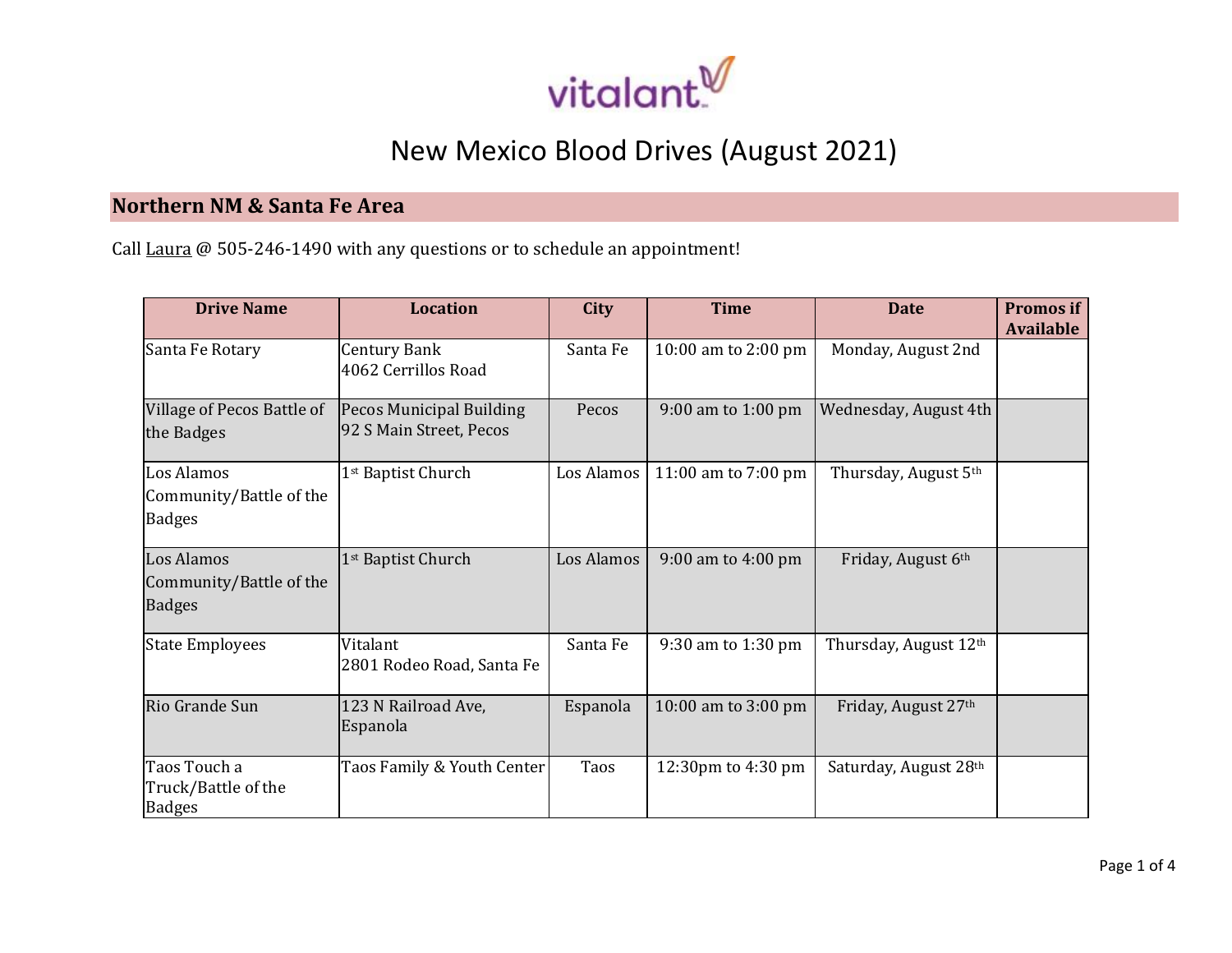

### **Northwest NM & Farmington Area**

Call or text Kristan @ 505-686-9777 with any questions or to schedule an appointment!

| <b>Drive Name</b>                     | <b>Location</b> | City       | <b>Time</b>                           | <b>Date</b>            | <b>Promos</b> if<br><b>Available</b> |
|---------------------------------------|-----------------|------------|---------------------------------------|------------------------|--------------------------------------|
| Aztec Healthcare                      | Bloodmobile     | Aztec      | $12:00 \text{pm}$ to $4:00 \text{pm}$ | Tuesday, August 3rd    | t-shirt for donors                   |
| City of Farmington                    | Bloodmobile     | Farmington | $1:30$ pm to $5:00$ pm                | Wednesday, August 11th |                                      |
| Aztec Presbyterian<br>Church          | Fellowship Hall | Aztec      | $3:00 \text{pm}$ to $5:30 \text{pm}$  | Thursday, August 12th  |                                      |
| <b>Four Corners Surgery</b><br>Center | Bloodmobile     | Farmington | 1:00pm to $4:00$ pm                   | Friday, August 20th    |                                      |
| Sportsman's Warehouse                 | Bloodmobile     | Farmington | 10:30am to 2:30pm                     | Saturday, August 21st  | ammo giveaway by<br>Sportsman's      |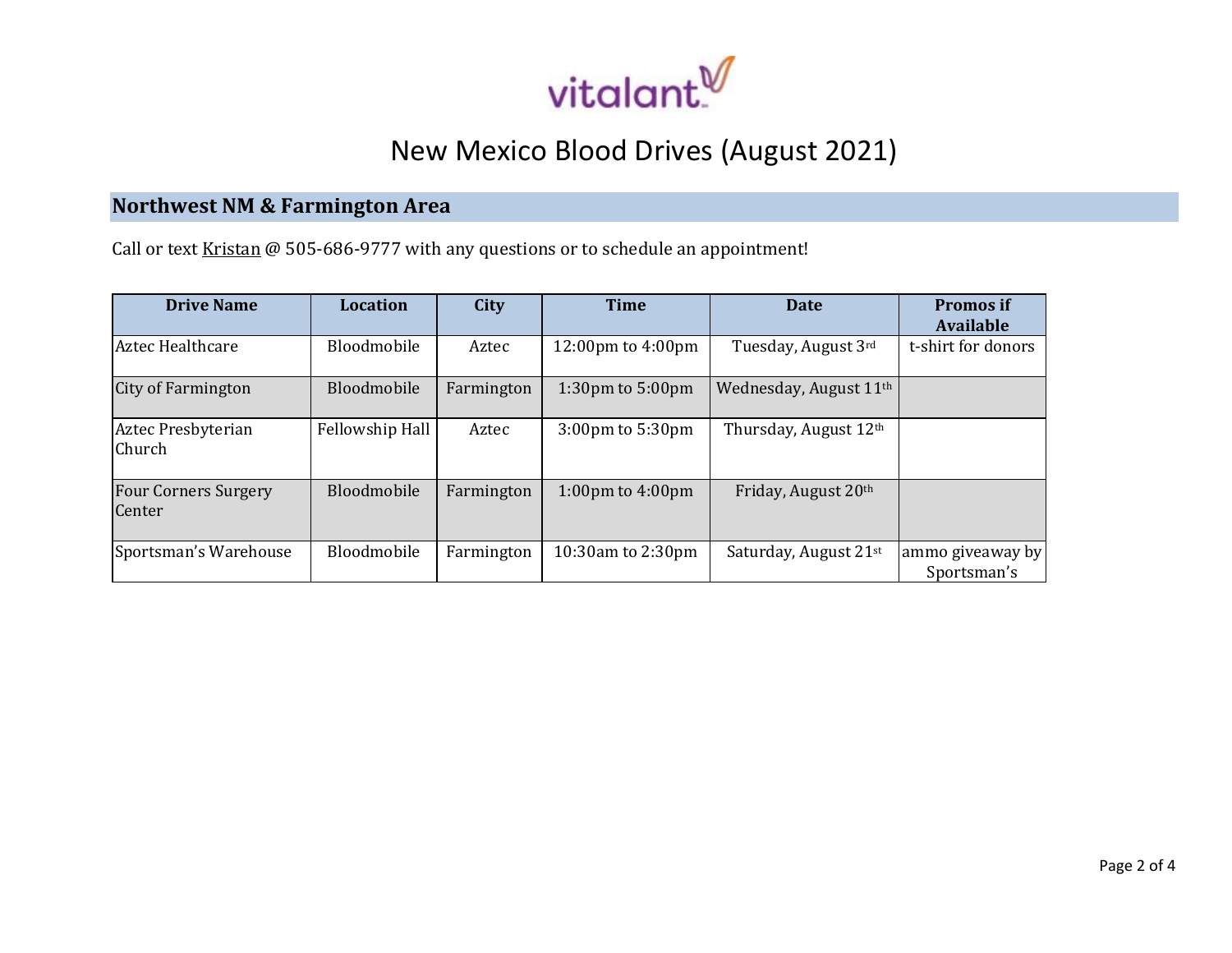

### **Eastern NM & Roswell Area**

Call or text Stephanie @ 575-840-8178 with any questions or to schedule an appointment!

| <b>Drive Name</b>                      | <b>Location</b>    | <b>City</b> | <b>Time</b>                             | <b>Date</b>            | <b>Promos if</b><br><b>Available</b>                |
|----------------------------------------|--------------------|-------------|-----------------------------------------|------------------------|-----------------------------------------------------|
| Harvest Fellowship<br>Church           | Fellowship<br>Hall | Artesia     | 11:00 am to 3:00 pm                     | Thursday, August 5th   |                                                     |
| <b>Clovis Carver Public</b><br>Library | Ingram Room        | Clovis      | 11:30 am to 3:30 pm                     | Friday, August 6th     |                                                     |
| Christian Center Church                | Fellowship<br>Hall | Hobbs       | 11:00 am to $3:00 \text{ pm}$           | Saturday, August 7th   |                                                     |
| Boys & Girls Club<br>206 E. Pecan      | Gym                | Carlsbad    | 11:00 am to 3:00 pm                     | Tuesday, August 10th   | Sponsored by<br>United Way of<br><b>Eddy County</b> |
| <b>Gateway Church of Christ</b>        | Fellowship<br>Hall | Ruidoso     | 10:00 am to 2:00 pm                     | Thursday, August 12th  |                                                     |
| <b>Carlsbad Mennonite</b><br>Church    | Fellowship<br>Hall | Carlsbad    | 11:00 am to 3:00 pm                     | Saturday, August 14th  |                                                     |
| Fairfield Inn & Suites                 | Yucca Room         | Hobbs       | 12:00 pm to $4:00$ pm                   | Tuesday, August 17th   |                                                     |
| New Mexico State<br>University         | Gym                | Carlsbad    | $2:00$ pm to $6:00$ pm                  | Wednesday, August 18th |                                                     |
| Portales Public Library                | Conference<br>Room | Portales    | 1:00 pm to $5:00$ pm                    | Thursday, August 19th  |                                                     |
| Walmart                                | Bloodmobile        | Portales    | $12:00 \text{ pm}$ to $5:00 \text{ pm}$ | Saturday, August 21st  |                                                     |
| Western Commerce Bank                  | Conference<br>Room | Carlsbad    | 1:00 pm to $5:00$ pm                    | Tuesday, August 24th   |                                                     |
| Angus Church                           | Sanctuary          |             | Angus/Ruidoso $12:00$ pm to 4:00 pm     | Thursday, August 26th  |                                                     |